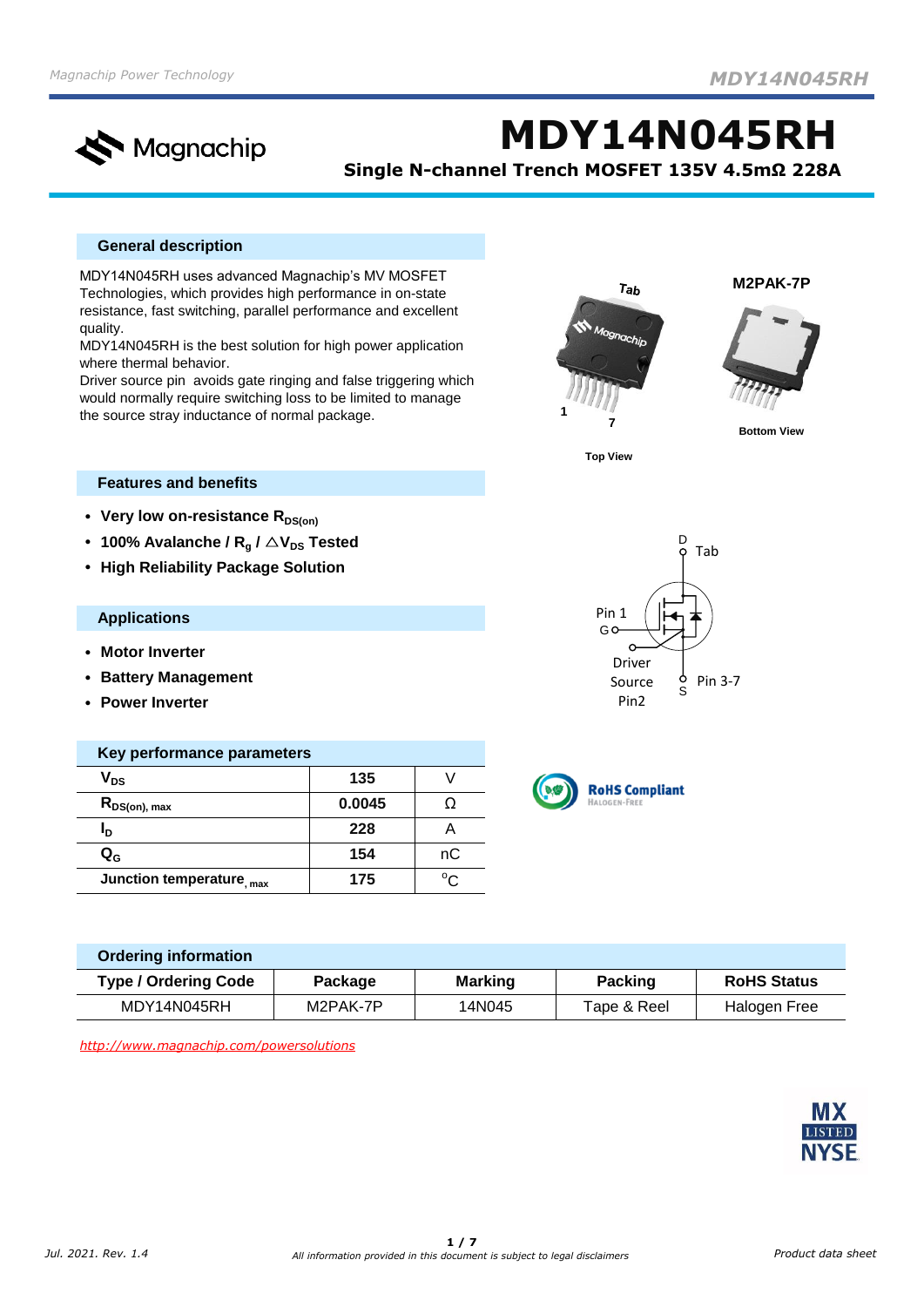### **Maximum ratings**, at T<sub>J</sub> = 25°C, unless otherwise specified

| <b>Parameter</b>                                                   |                                       | <b>Symbol</b>                                         | Rating      | <b>Unit</b> |
|--------------------------------------------------------------------|---------------------------------------|-------------------------------------------------------|-------------|-------------|
| Drain-source Voltage                                               | $V_{DS}$                              | 135                                                   | V           |             |
| Gate-source Voltage                                                |                                       | $\mathsf{V}_{\mathsf{GS}}$                            | ±20         |             |
| Drain current                                                      | Silicon Limited<br>$Tc = 25^{\circ}C$ |                                                       | 228         | A           |
|                                                                    | Tc=100°C Silicon Limited              | Ιŋ                                                    | 161         | Α           |
| <sup>1)</sup> Pulsed drain current                                 | $Tc = 25^{\circ}C$                    | <b>PDM</b>                                            | 912         | A           |
| Total power dissipation<br>$Tc=25^{\circ}C$<br>$Tc = 100^{\circ}C$ |                                       | $P_{\text{tot}}$                                      | 469         | W           |
|                                                                    |                                       |                                                       | 234         | W           |
| <sup>2)</sup> Avalanche energy, single pulse                       |                                       | $E_{AS}$                                              | 761         | mJ          |
| Operating and storage temperature                                  |                                       | $\mathsf{T}_{\mathsf{j}},\,\mathsf{T}_{\mathsf{stg}}$ | $-55 - 175$ | $^{\circ}C$ |

#### **Thermal characteristics**

| <b>Parameter</b>                                     | <b>Symbol</b>  | <b>Rating</b> | Unit |
|------------------------------------------------------|----------------|---------------|------|
| Thermal resistance, junction - case                  | $R_{\theta$ JC | 0.32          | °C/W |
| <sup>3)</sup> Thermal resistance, junction - ambient | $R_{\theta$ JA | 30            | °C/W |

#### **Notes**

1. Pulse width limited by Tjmax

2. 2. EAS is tested at starting Tj = 25℃, L = 1.0mH, I<sub>AS</sub> = 40A, V<sub>DD</sub> = 50V, V<sub>GS</sub> = 10V<br>3. Surface mounted FR-4 board by JEDEC (jesd51-7)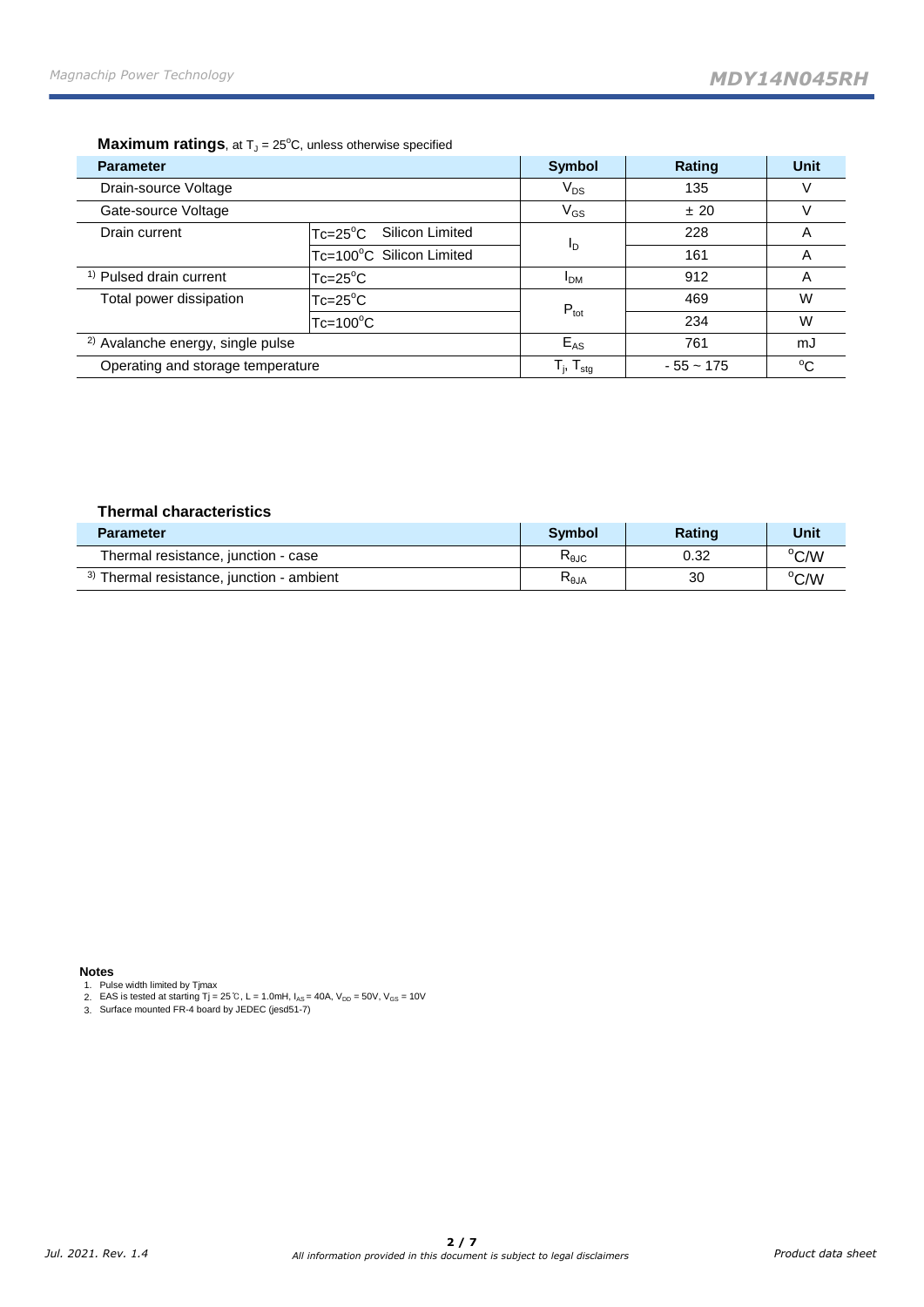# **Electrical Characteristics (T<sup>J</sup> = 25<sup>o</sup>C)**

#### **Static characteristics**

| <b>Parameter</b>                 | Symbol                                  | Min.                     | Typ.                     | Max.                     | <b>Unit</b> | <b>Conditions / Note</b>                                     |
|----------------------------------|-----------------------------------------|--------------------------|--------------------------|--------------------------|-------------|--------------------------------------------------------------|
| Drain-source breakdown voltage   | $\rm V_{(BR)DSS}$                       | 135                      | $\overline{\phantom{0}}$ | -                        | V           | $ V_{GS}=0 V, I_D=250 \mu A$                                 |
| Gate threshold voltage           | $\mathsf{V}_{\mathsf{GS}(\mathsf{th})}$ | 2.5                      | $\overline{\phantom{0}}$ | 3.9                      | v           | $ V_{DS}=V_{GS}$ , $I_D=250 \mu A$                           |
| Zero gate voltage drain current  | <b>I</b> DSS                            | $\overline{\phantom{a}}$ | $\overline{\phantom{0}}$ |                          | uA          | $V_{DS}$ =135 V, V <sub>GS</sub> =0 V                        |
| Gate-source leakage current      | <sup>I</sup> GSS                        |                          |                          | ±100                     | nA          | $V_{\text{GS}}$ = $\pm$ 20 V, V <sub>DS</sub> =0 V           |
| Drain-source on-state resistance | $R_{DS(on)}$                            |                          | 3.8                      | 4.5                      | $m\Omega$   | $V_{\text{GS}} = 10 \text{ V}, I_{\text{D}} = 100 \text{ A}$ |
| Gate resistance                  | $R_G$                                   |                          | 3.0                      | -                        | Ω           | $f = 1$ MHz                                                  |
| Transconductance                 | $g_{fs}$                                |                          | 120                      | $\overline{\phantom{a}}$ | S           | $V_{DS}$ =10 V, $I_{D}$ =100 A                               |

## **Dynamic characteristics**

| <b>Parameter</b>             | Symbol           | Min. | Typ.  | Max. | Unit | <b>Conditions / Note</b>                                                      |
|------------------------------|------------------|------|-------|------|------|-------------------------------------------------------------------------------|
| Input capacitance            | $C_{\text{iss}}$ |      | 11635 | ٠    | pF   | $V_{\rm GS}$ =0 V, V <sub>DS</sub> =70 V, f=1 MHz                             |
| Output capacitance           | $C_{\rm oss}$    |      | 950   |      | рF   | $V_{\rm GS} = 0$ V, $V_{\rm DS} = 70$ V, f=1 MHz                              |
| Reverse transfer capacitance | $C_{\text{rss}}$ |      | 12    | -    | pF   | $V_{\text{GS}} = 0$ V, $V_{\text{DS}} = 70$ V, f=1 MHz                        |
| Turn-on delay time           | $I_{d(on)}$      |      | 43    |      | ns   | $V_{DD}$ =70 V, V <sub>GS</sub> =10 V, ID=100 A, R <sub>G ext</sub> =30       |
| Rise time                    |                  |      | 21    |      | ns   | $V_{\text{DD}}$ =70 V, V <sub>GS</sub> =10 V, ID=100 A, R <sub>Gest</sub> =3Ω |
| Turn-off delay time          | $I_{d(off)}$     |      | 102   | -    | ns   | $V_{DD}$ =70 V, V <sub>GS</sub> =10 V, ID=100 A, R <sub>G ext</sub> =30       |
| Fall time                    |                  |      | 18    |      | ns   | $V_{DD}$ =70 V, V <sub>GS</sub> =10 V, ID=100 A, R <sub>G ext</sub> =30       |

## **Gate charge characteristics**

| <b>Parameter</b>         | <b>Symbol</b>              | Min. | Typ. | Max. | <b>Unit</b> | <b>Conditions / Note</b>                                |
|--------------------------|----------------------------|------|------|------|-------------|---------------------------------------------------------|
| Gate to source charge    | $\mathsf{Q}_{\mathsf{gs}}$ |      | 55   |      | nC          | $V_{DD}$ =70 V, $I_D$ =100 A, $V_{GS}$ =0 to 10 V       |
| Gate charge at threshold | $Q_{gs(th)}$               |      | 46   |      | nC          | $V_{DD}$ =70 V, $I_{D}$ =100 A, $V_{GS}$ =0 to 10 V     |
| Gate to drain charge     | $Q_{gd}$                   |      | 31   |      | nС          | $V_{DD}$ =70 V, $I_D$ =100 A, $V_{GS}$ =0 to 10 V       |
| Switching charge         | $\mathsf{Q}_{\mathsf{sw}}$ |      | 40   |      | пC          | $V_{DD}$ =70 V, $I_{D}$ =100 A, $V_{GS}$ =0 to 10 V     |
| Gate charge total        | $Q_q$                      |      | 154  |      | nC          | $ V_{DD} = 70 V$ , $I_D = 100 A$ , $V_{GS} = 0$ to 10 V |
| Gate plateau voltage     | V plateau                  |      | 4.8  |      |             | $V_{DD}$ =70 V, $I_{D}$ =100 A, $V_{GS}$ =0 to 10 V     |

## **Source-drain diode**

| <b>Parameter</b>                 | <b>Symbol</b>              | Min.                     | Typ.                     | Max.                     | <b>Unit</b> | <b>Conditions / Note</b>                                       |
|----------------------------------|----------------------------|--------------------------|--------------------------|--------------------------|-------------|----------------------------------------------------------------|
| Diode continuous forward current | Ιs                         | $\overline{\phantom{0}}$ | $\overline{\phantom{0}}$ | 228                      | Α           |                                                                |
| Diode pulse current              | <sup>I</sup> S.pulse       | $\overline{\phantom{a}}$ | $\overline{\phantom{0}}$ | 912                      | A           | pulsed; tp $\leq$ 10 µs                                        |
| Diode forward voltage            | $\mathsf{V}_{\mathsf{SD}}$ |                          | 1.0                      | 1.2                      |             | $V_{\text{gs}} = 0 \text{ V}$ , $I_{\text{F}} = 100 \text{ A}$ |
| Reverse recovery time            | ٠rr                        | $\overline{\phantom{a}}$ | 128                      | $\overline{\phantom{0}}$ | ns          | $ I_F=100 A, d_F/dt=100 A/\mu s$                               |
| Reverse recovery charge          | $Q_{rr}$                   | $\overline{\phantom{a}}$ | 560                      |                          | nС          | $ I_F=100 A, d_F/dt=100 A/\mu s$                               |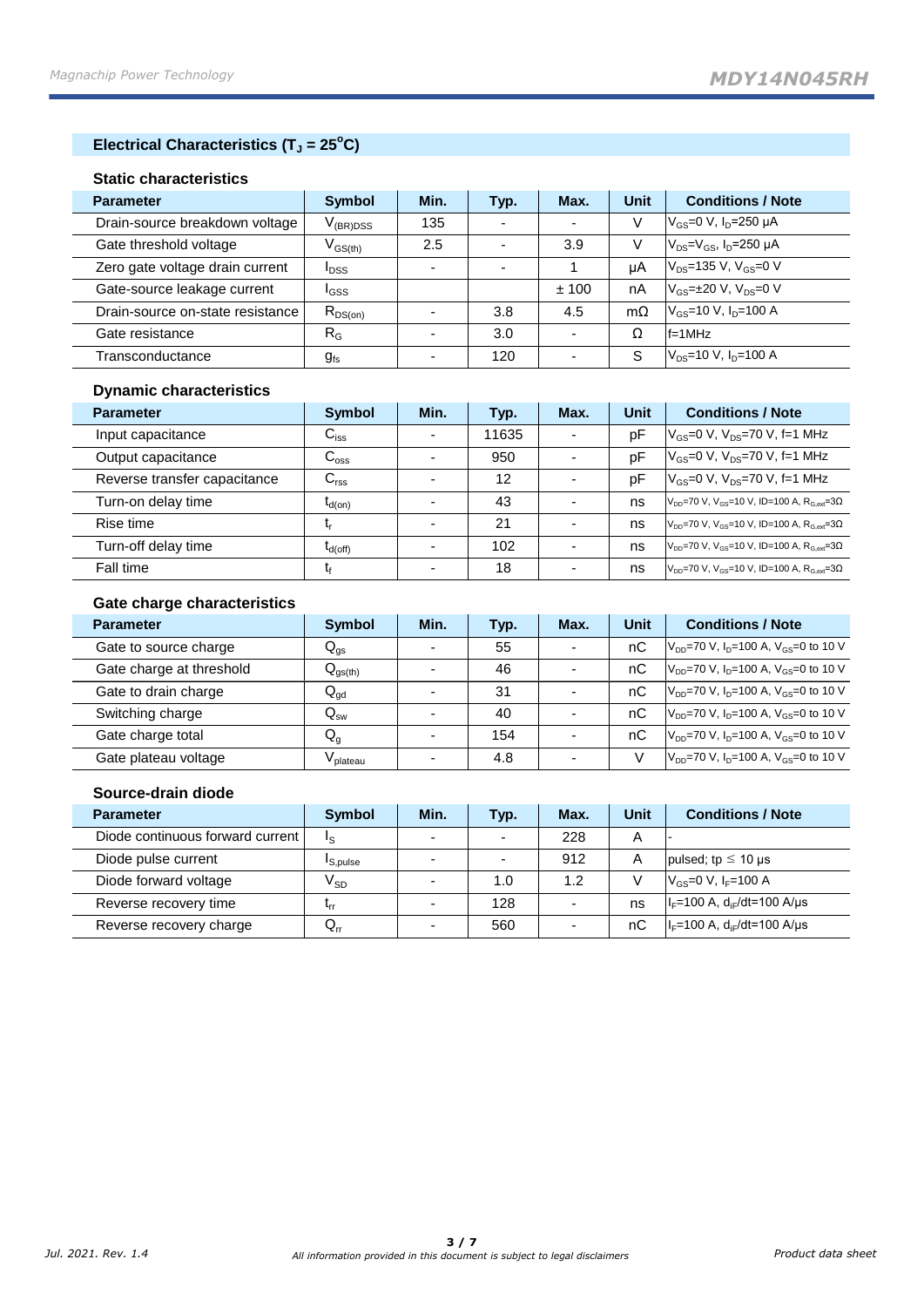## **Electrical characteristics diagrams**



**Fig. 6. Body Diode Forward Voltage Variation with Source Current and Temperature**

**Fig. 5. Transfer Characteristics**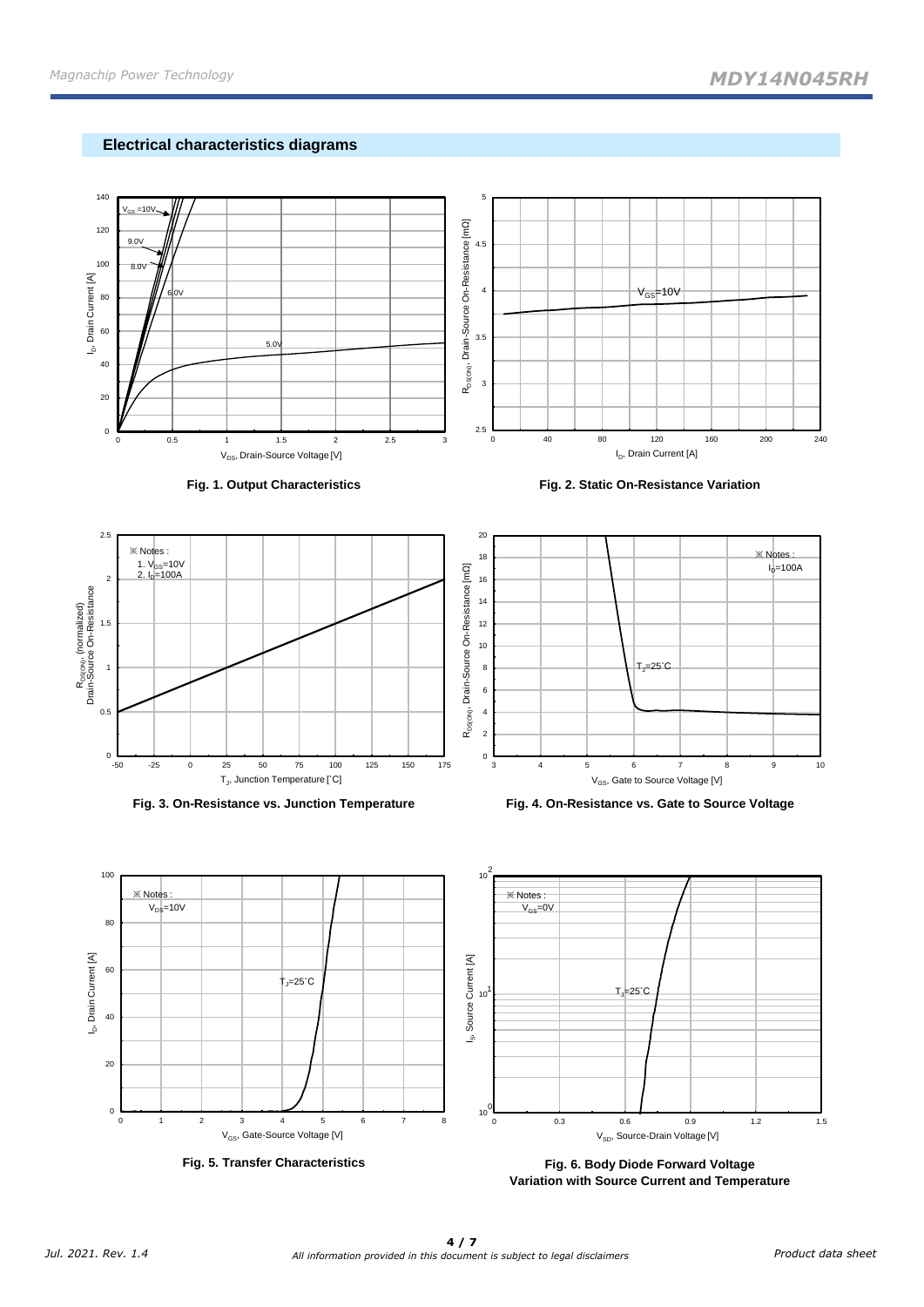









**Fig. 9. Safe Operating Area Fig. 10. Maximum Drain Current vs. Case Temperature**

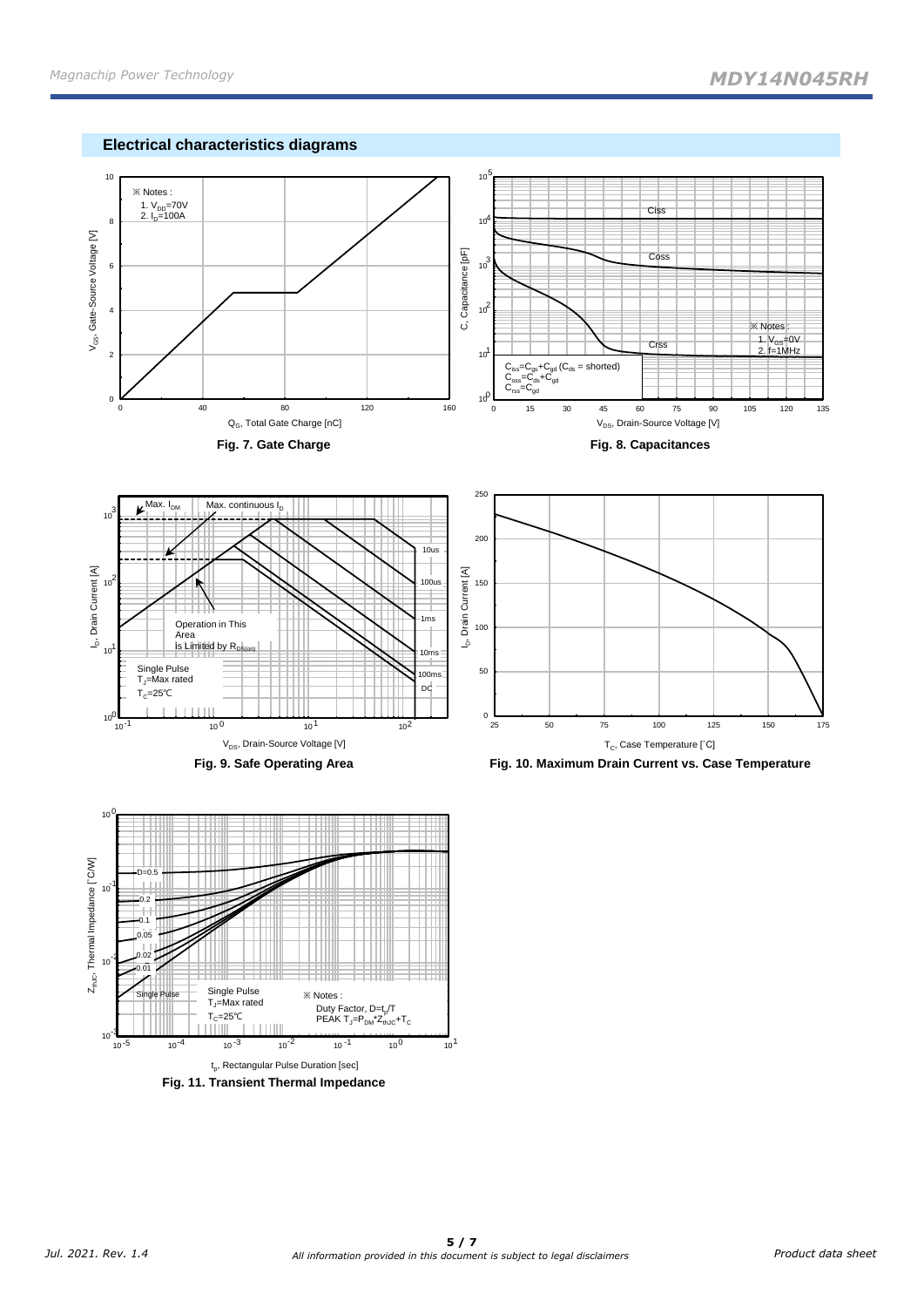# **Package information M2PAK-7P**







| Symbol         | Dimension (mm)  |                 |       |  |  |  |
|----------------|-----------------|-----------------|-------|--|--|--|
|                | Min             | <b>Nom</b>      | Max   |  |  |  |
| A              | 3.40            |                 | 3.60  |  |  |  |
| A1             | 0.00            |                 | 0.25  |  |  |  |
| A <sub>2</sub> | 1,80            |                 | 2,20  |  |  |  |
| p              | 0.50            |                 | 0.70  |  |  |  |
| b2             | 0.50            |                 | 1,00  |  |  |  |
| c              | 0.40            |                 | 0.60  |  |  |  |
| c <sub>2</sub> | 0.40            |                 | 0.60  |  |  |  |
| D              | 11,70           |                 | 11,90 |  |  |  |
| D <sub>1</sub> | 8,90            |                 | 9.10  |  |  |  |
| E              | 13,90           |                 | 14.10 |  |  |  |
| E1             | 12,30           |                 | 12,50 |  |  |  |
| E <sub>2</sub> | 7,75            |                 | 7,85  |  |  |  |
| T              | 0.60            |                 | 0,70  |  |  |  |
| e              |                 | <b>BSC 1.27</b> |       |  |  |  |
| н              | 18,00           |                 | 19,00 |  |  |  |
| L              | 2,22            |                 | 2.42  |  |  |  |
| L1             | 2.90            |                 | 3.10  |  |  |  |
| L2             | 4,35            |                 | 4,65  |  |  |  |
| L3             | <b>BSC 0.25</b> |                 |       |  |  |  |
| N1             | 3.80            |                 | 4.00  |  |  |  |
| N <sub>2</sub> | 0.25            |                 | 0.35  |  |  |  |
| N <sub>3</sub> | 0.80            |                 | 1.00  |  |  |  |

Note : Package body size, length and width do not include mold flash, protrusions and gate burrs.